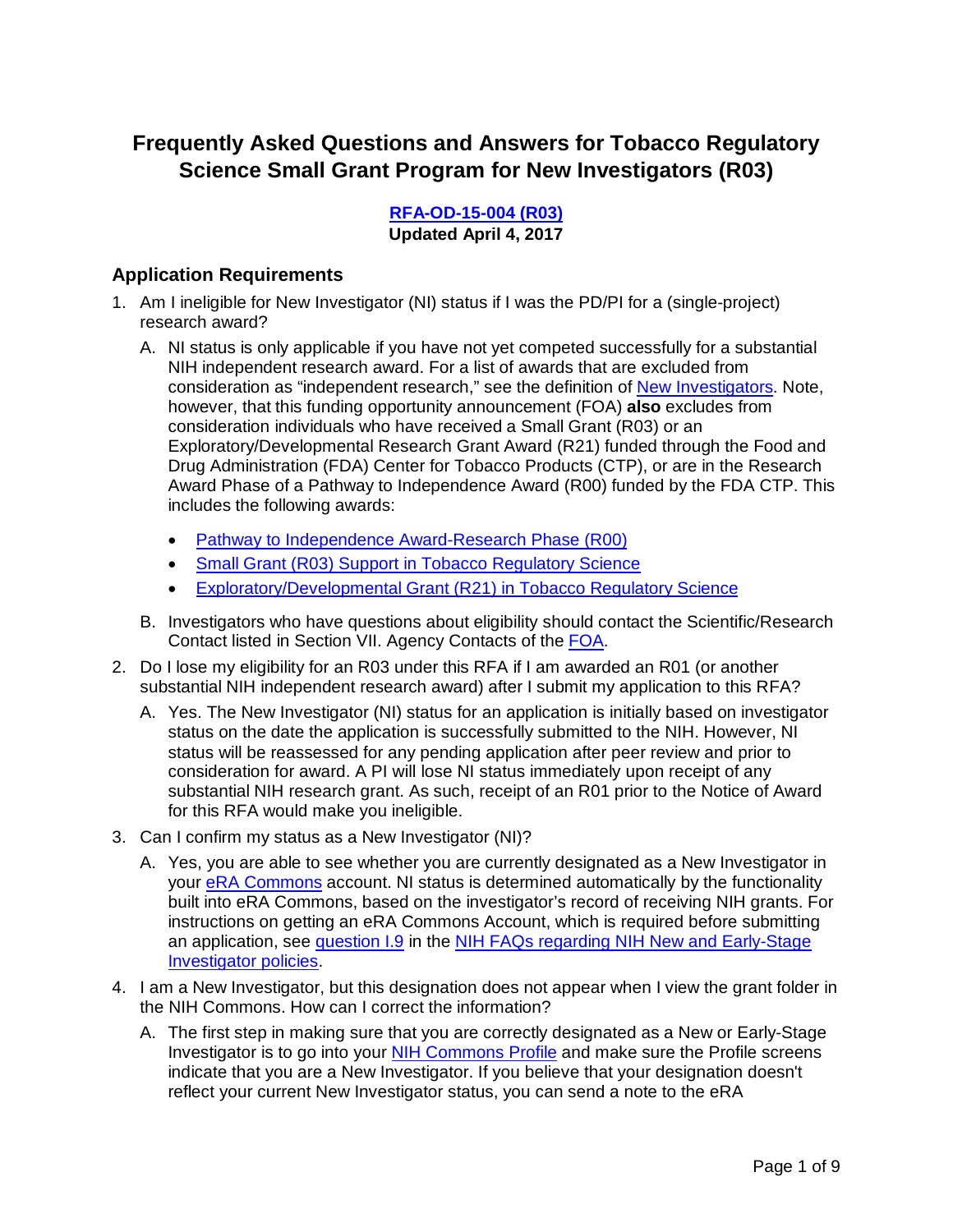Commons [helpdesk](mailto:commons@od.nih.gov) to request a correction of the New Investigator status for the submitted application.

- 5. Do I need a research mentor to apply for this R03?
	- A. No, this is an independent research award.
- 6. Are foreign institutions eligible to apply?
	- A. No, foreign institutions are **not eligible** for this RFA.
- 7. Are foreign individuals eligible to apply as PIs for this RFA?
	- A. The intent of this RFA is to develop a cadre of new investigators in the early stages of establishing independent careers in tobacco regulatory research. Foreign individuals are eligible to apply, but must demonstrate that the proposed research can directly contribute to the U.S. FDA's regulatory authority over the manufacture, marketing, and distribution of tobacco products. Individuals must also demonstrate that they will be employed by an eligible institution for the full award period of the grant.
- 8. Is there a budget cap on R03 applications?
	- A. Yes. R03 budgets submitted to this funding announcement are limited to \$75,000 in direct costs per year.
- 9. Should applications be submitted electronically or through paper?
	- A. Applications must be submitted electronically. Applicants should follow the instructions in the **SF424 (R&R) Application Guide**, including **Supplemental Grant Application** [Instructions,](https://grants.nih.gov/grants/funding/424/SupplementalInstructions.pdf) except where instructed in this funding opportunity announcement to do otherwise.
- 10. Am I required to submit a letter of intent?
	- A. A letter of intent is not required, and it does not enter into the review process. However, it allows for NIH staff to estimate the potential review workload and plan the review. Investigators are encouraged to communicate with [NIH scientific contacts](http://grants.nih.gov/grants/guide/rfa-files/RFA-OD-15-004.html#_Section_VII._Agency) to discuss their research ideas and specific aims prior to submitting applications, as all proposed research-specific aims must be within the regulatory authority of the FDA CTP in order to be deemed responsive to this FOA. Applications that are non-responsive will not be reviewed.

Suggested content of letter of intent:

- Descriptive title of proposed activity
- Name(s), address(es), and telephone number(s) of the PD(s)/PI(s)
- Names of other key personnel
- Participating institution(s)
- Number and title of this funding opportunity
- Specific aims
- 11. Where do I send the letter of intent?
	- A. The letter may be sent by email to: [TRSP@mail.nih.gov](mailto:TRSP@mail.nih.gov)

Or by regular mail to:

Tobacco Regulatory Science Program Office of Disease Prevention 6100 Executive Boulevard Room 3B01, MSC 7530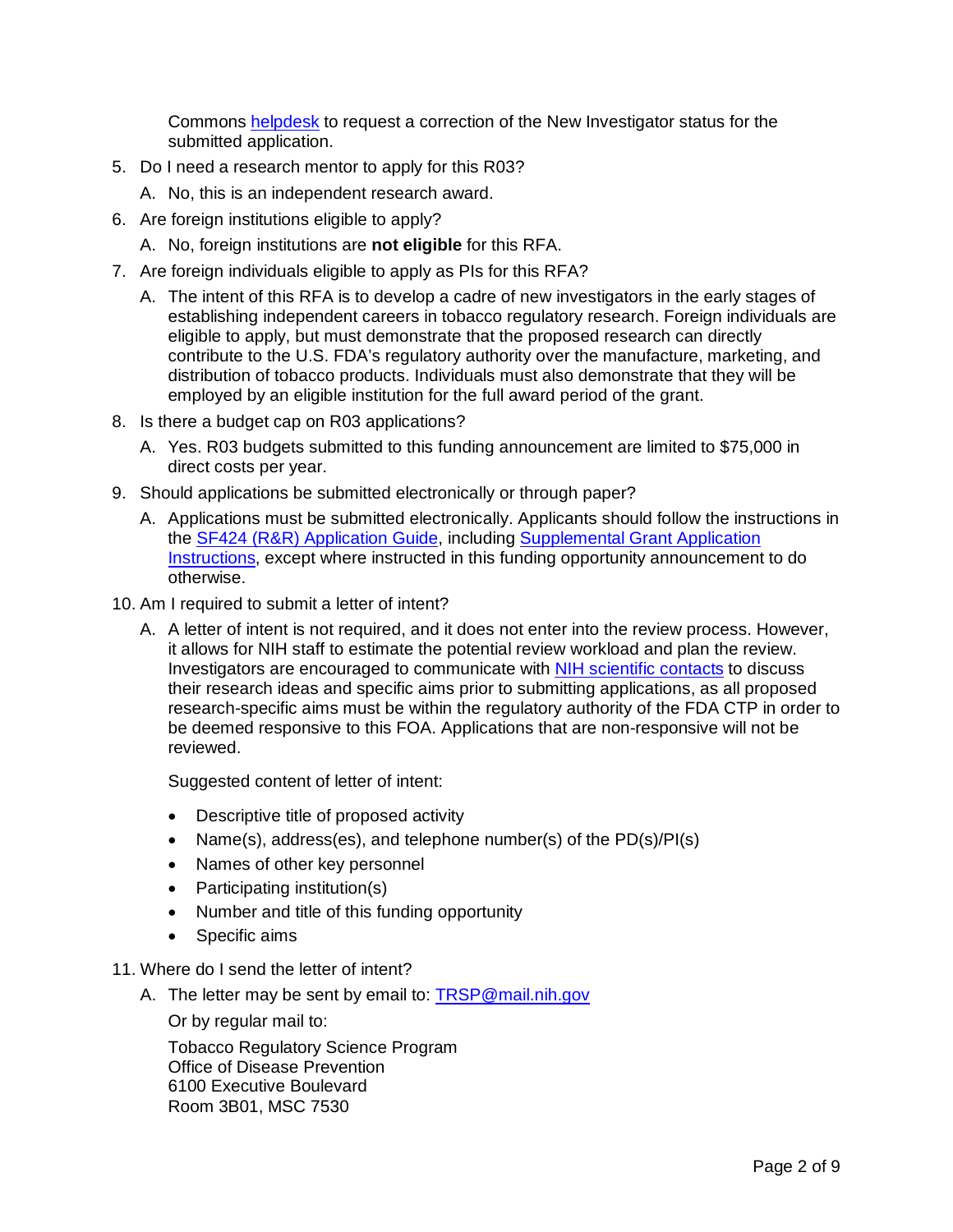Bethesda, MD 20892-7530 (Use Rockville, MD 20852 for Express Mail) Tel: 301-451-7464 Fax: 301-480-2230

- 12. Can I resubmit an application that was not funded in the previous cycle?
	- A. Yes. The PI could resubmit an application to the next cycle. It is highly recommended that you address all issues and concerns raised in the summary statement from the peer review.
- 13. Does the application have a page limit?
	- A. Yes. All page limitations described in the SF424 Application Guide and the [Table of](http://grants.nih.gov/grants/guide/url_redirect.htm?id=11133)  [Page Limits](http://grants.nih.gov/grants/guide/url_redirect.htm?id=11133) must be followed.
- 14. How do I know if my application is responsive to this funding opportunity announcement (FOA)?
	- A. This is a critical question, as *each of the specific aims* in the application must meet the following criteria to be considered responsive:
		- Address one or more of the 10 interest areas listed in the [FOA.](http://grants.nih.gov/grants/guide/rfa-files/RFA-OD-15-004.html)
		- Fall within the scope of the FDA CTP's regulatory authority. As such, applicants are strongly encouraged to contact the [scientific research contacts](http://grants.nih.gov/grants/guide/rfa-files/RFA-OD-15-004.html#_Section_VII._Agency) listed in the [FOA](http://grants.nih.gov/grants/guide/rfa-files/RFA-OD-15-004.html) for feedback about responsiveness prior to submitting an application. Upon receipt, applications will be **evaluated for responsiveness** by the Food and Drug Administration Center for Tobacco Products and participating NIH Institutes. **Only applications that are within the scope of the ten areas listed in the [FOA](http://grants.nih.gov/grants/guide/rfa-files/RFA-OD-15-004.html) and the FDA CTP's regulatory authority will be reviewed.** Your application title, abstract, and specific aims are used to make this determination, so it is important that you are clear about your proposed scientific aims and how they may potentially inform the CTP's regulatory authority. Staff reviewing your application will refer to other parts of the application if responsiveness is unclear based on title, abstract, and specific aims. If your application is deemed responsive, it will undergo scientific peer review by experts convened specifically for this FOA (by the NIH Center for Scientific Review). If your application is deemed non-responsive, it will be withdrawn prior to evaluation of its scientific merit, i.e., peer review.
- 15. The FDA CTP has regulatory authority over the manufacture, marketing, and distribution of tobacco products. What are some examples of these authorities?
	- A. [The Family Smoking Prevention and Tobacco Control Act](https://www.fda.gov/downloads/tobaccoproducts/labeling/rulesregulationsguidance/ucm336940.pdf) gave the FDA responsibility and authority to, among other things:
		- Restrict cigarettes and smokeless tobacco retail sales to youth.
		- Restrict the sale and distribution of tobacco products, including advertising and promotion, as appropriate to protect public health.
		- Review modified risk tobacco products, such as those marketed for use to reduce harm, prior to their introduction to the market.
		- Adjust warning labels for cigarettes and smokeless tobacco products in order to promote greater public understanding of the risks of tobacco use.
		- Establish standards for tobacco products (for example, setting limits on harmful and potentially harmful constituents and nicotine levels) as appropriate to protect the public health.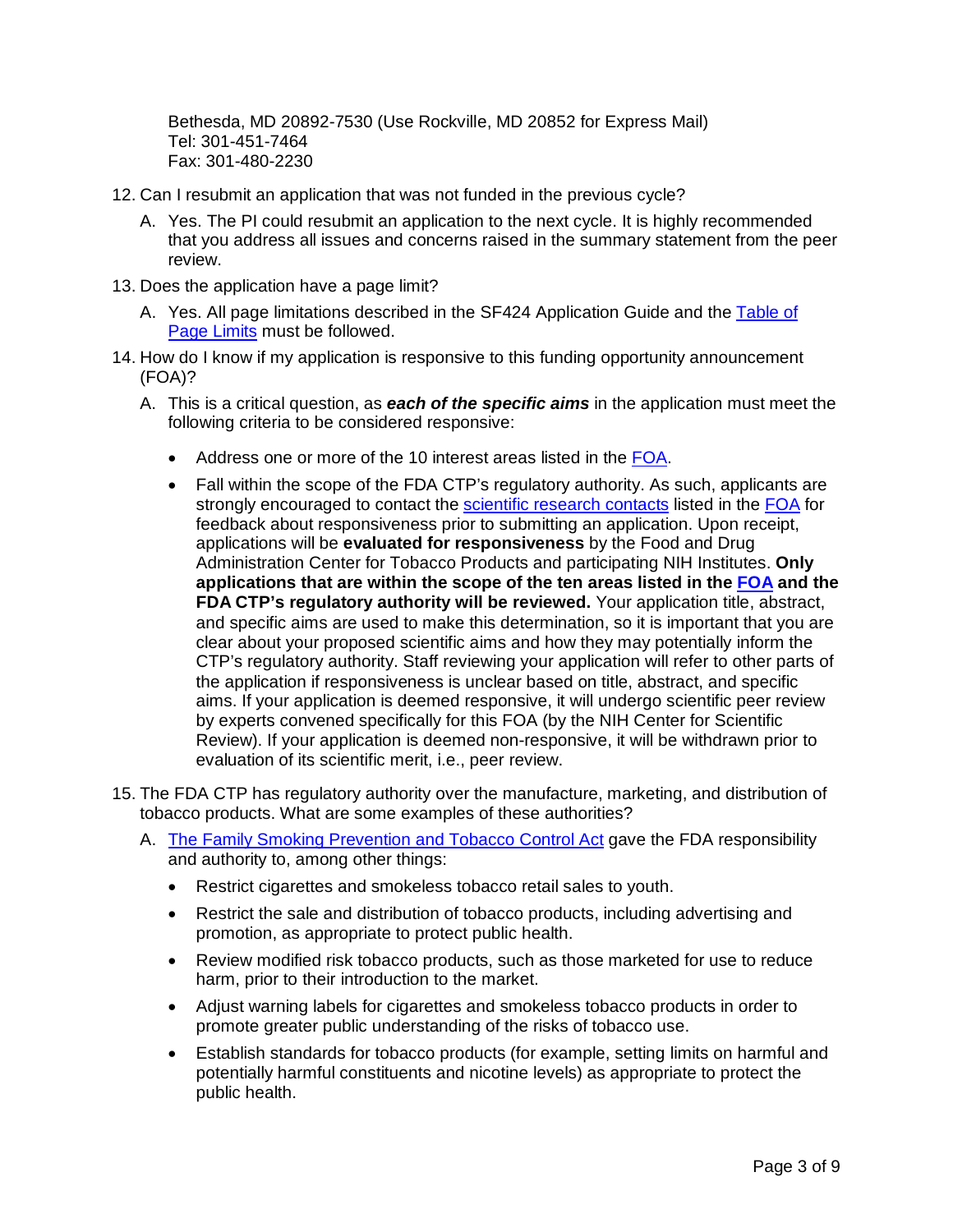• Review new tobacco products prior to their introduction to the market.

For more information, see "Overview of the Family Smoking Prevention and Tobacco Control Act" at:

[https://www.fda.gov/downloads/tobaccoproducts/labeling/rulesregulationsguidance/ucm336](https://www.fda.gov/downloads/tobaccoproducts/labeling/rulesregulationsguidance/ucm336940.pdf) [940.pdf](https://www.fda.gov/downloads/tobaccoproducts/labeling/rulesregulationsguidance/ucm336940.pdf)

- 16. What are the research interest areas for this [funding opportunity announcement ?](http://grants.nih.gov/grants/guide/rfa-files/RFA-OD-15-004.html)
	- A. This FOA is focused on the following *ten* FDA CTP interest areas. *Only* applications proposing research projects/pilots relevant to one or more of these *ten* areas will be considered for funding:
		- 1. Nicotine dependence threshold among youth and adults and impact of nicotine reduction on tobacco product use behavior (e.g., topography, compensation, switching, multiple use, initiation, cessation, relapse)
		- 2. Cigar (small, large, cigarillos) initiation, use (including transitions to other tobacco products and multiple use), perceptions, dependence, and toxicity
		- 3. Smokeless tobacco initiation, use (including transitions to other tobacco products and multiple use), perceptions, dependence, and toxicity
		- 4. E-cigarettes initiation, use (including transitions to other tobacco products and multiple use), perceptions, dependence, and toxicity
		- 5. Other tobacco product (e.g., hookah, pipes, dissolvables) initiation, use (including transitions to other tobacco products and multiple use), perceptions, dependence, and toxicity
		- 6. The impact of tobacco product characteristics, (e.g., ingredients, constituents, components, additives such as flavors, and labeling and marketing) on initiation, especially among youth and other vulnerable populations
		- 7. Toxicity thresholds for any of the 20 harmful and potentially harmful constituents identified in the March 2012 Guidance for Industry [http://www.fda.gov/TobaccoProducts/GuidanceComplianceRegulatoryInformation/uc](http://www.fda.gov/TobaccoProducts/GuidanceComplianceRegulatoryInformation/ucm297752.htm) [m297752.htm](http://www.fda.gov/TobaccoProducts/GuidanceComplianceRegulatoryInformation/ucm297752.htm)
		- 8. Computational/mathematical modeling and simulation and/or statistical modeling of the public health impact of FDA/CTP regulation of potential modified-risk tobacco products, e.g., product standards, communications regarding risks of tobacco products
		- 9. Consumer perceptions of tobacco products including the impact of labeling and marketing
		- 10. Effective communication strategies regarding harmful and potentially harmful constituents and risks of tobacco products.
- 17. Are the ten research questions in the RFA listed in order of priority to the FDA, or are they of equal priority?
	- A. The research questions are not listed in priority order. They are of equal priority to the FDA CTP.
- 18. May researchers include foreign populations in their proposed research?
	- A. Foreign populations may be included if the product under study is the same as the one(s) used in the United States. Results from foreign populations must be relevant to the U.S. population and U.S. regulation of tobacco.
- 19. In general, what areas of research are **not within the FDA CTP's regulatory authority**?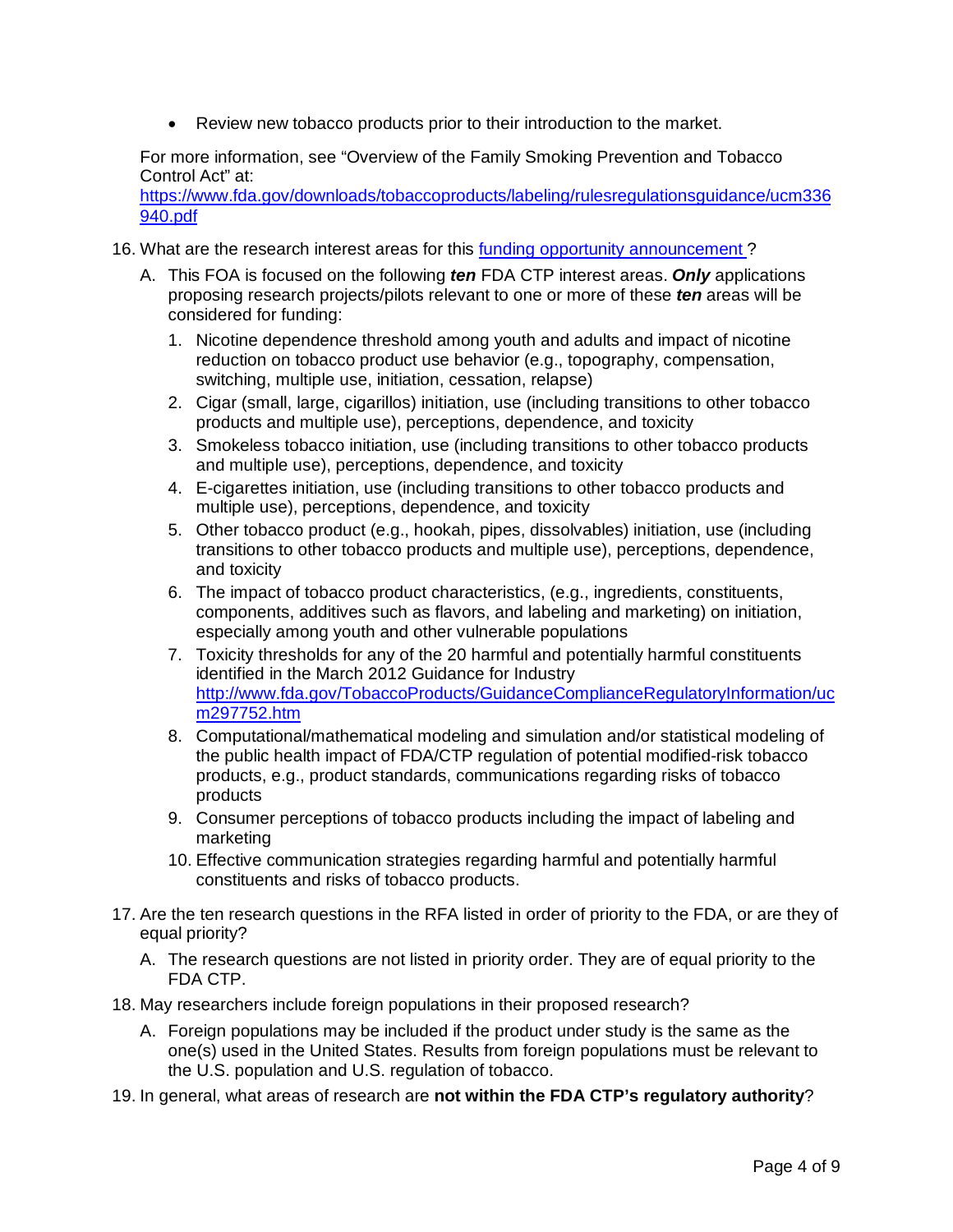- A. The Family Smoking Prevention and Tobacco Control Act gives the FDA the authority to regulate the manufacture, marketing, and distribution of tobacco products to protect public health and to reduce tobacco use by youth. In general, the CTP's regulatory authorities do NOT extend to the following:
	- Setting tax rates for tobacco products.
	- Regulating therapeutic products, such as those marketed to treat tobacco dependence.
	- Setting clean indoor air polices.
- 20. Is a research proposal that investigates the mechanisms and/or etiology of tobacco-related disease responsive?
	- A. It depends. Mechanistic and or etiologic research is largely relevant to disease prevention or treatment, neither of which is within the CTP's regulatory authority, so would not be considered responsive. These types of research may in some cases be responsive, but only if the outcomes of the research inform the mandate of the FDA CTP. For example, research comparing the mechanistic processes or underlying disease etiology of different tobacco products or their constituents may be considered responsive. As such, it is important to discuss your research concept with an NIH Scientific Contact.
- 21. Is a treatment intervention study designed to compare the effectiveness of various tobacco products on tobacco cessation considered responsive?
	- A. No. The CTP's regulatory authority does not extend to regulating therapeutic uses of tobacco products as this authority rests with other Centers within the FDA. Examples of research projects that would be considered responsive include an observational study to examine the natural history of whether participants quit smoking cigarettes while using a different tobacco product, and assessing if communications regarding the health consequences of using tobacco products have an impact on usage rates.**\*** In many of its key regulatory areas, the CTP is charged with assessing the impact of tobacco products on the health of the population as a whole, taking into account both users of tobacco products and persons who do not currently use tobacco products. The CTP also takes into account the increased or decreased likelihood that existing users of tobacco products will stop using such products, and considers the increased or decreased likelihood that those who do not use tobacco products will start using such products.

#### *\* The examples provided above are illustrative and should not be viewed as definitive or comprehensive.*

- 22. Is a treatment intervention study designed to compare the effectiveness of various tobacco products on tobacco cessation considered responsive?
	- A. No. The CTP's regulatory authority does not extend to the development or evaluation of interventions designed to promote cessation. Although a section of the Tobacco Control Act addresses medications to treat tobacco dependence (Sec. 918), this section of the Tobacco Control Act is under the authority of the FDA's Center for Drug Evaluation and Research.

#### *\* The examples provided above are illustrative and should not be viewed as definitive or comprehensive.*

23. Is a research proposal in which the primary outcome informs treatment of disease considered responsive?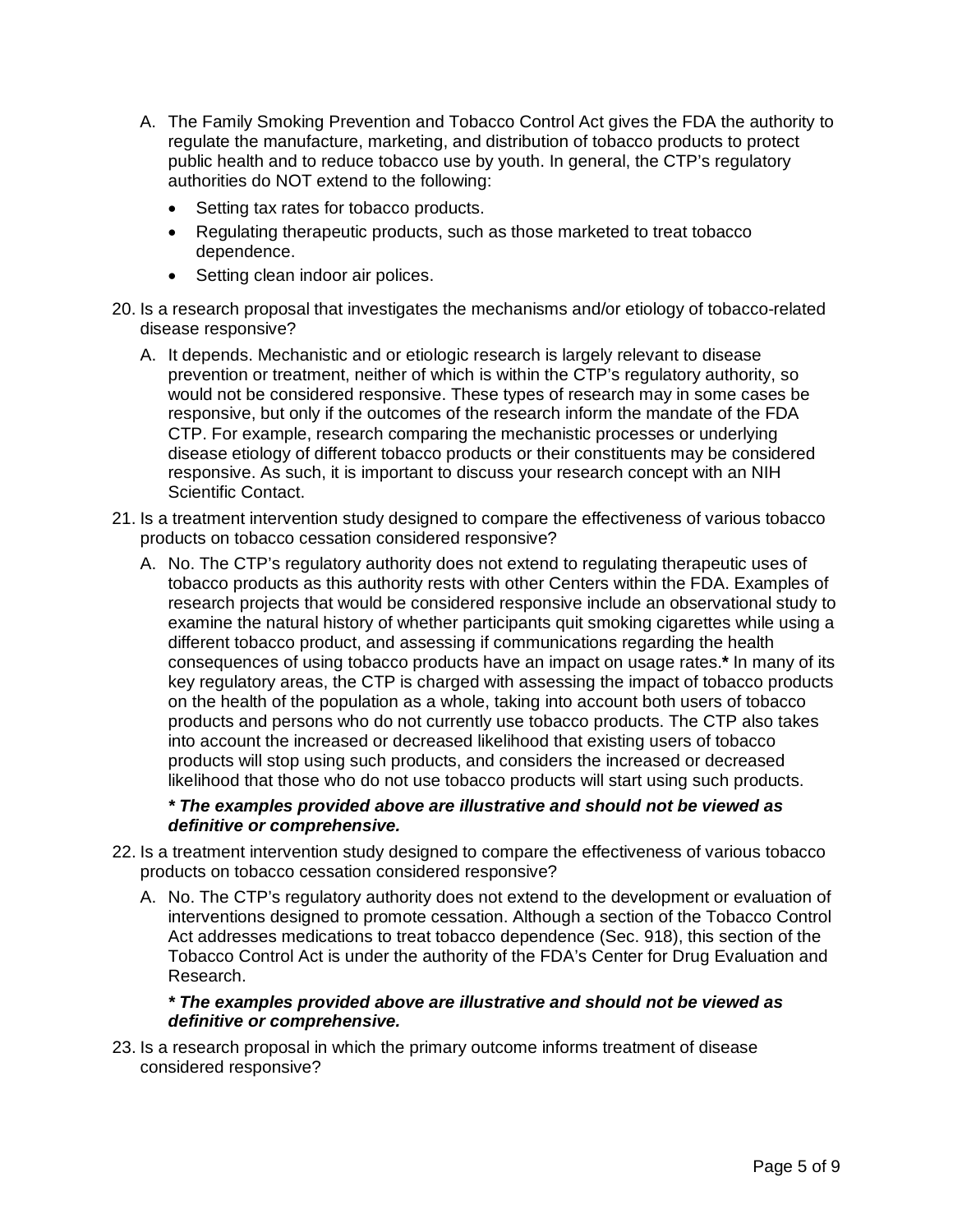No. The CTP does not regulate products intended for the treatment of disease, for example, pharmacotherapy for treatment of cancer or emphysema, or screening, physical activity, or dietary interventions for heart disease. \*

#### *\* The examples provided above are illustrative and should not be viewed as definitive or comprehensive.*

- 24. Is a research proposal in which the primary outcome identifies differential effects of various tobacco products on disease risk, incidence, or progression of disease considered responsive?\*
	- A. Yes. This proposal identifying differential effects of various tobacco products on disease would be responsive. Examples\* might include:
		- Pulmonary function-testing outcomes following use of various combustible tobacco products
		- Oral manifestations following use of various tobacco products, especially new and emerging tobacco products.

#### *\* The examples provided above are illustrative and should not be viewed as definitive or comprehensive.*

- 25. What types of biomarker research may be appropriate for FDA CTP funding?
	- A. Proposals identifying biomarkers of specific tobacco product exposure and/or disease and those with the potential to differentiate exposure of differing tobacco products could be considered responsive.

Examples**\*** include:

- Biomarkers to measure exposure to new and emerging tobacco products
- Biomarkers of disease (e.g., cancer, cardiovascular disease, pulmonary disease, reproductive and developmental effects) that can be associated with specific measures of tobacco exposure
- Development of a nonclinical biomarker of disease coupled to traditional toxicology and/or pharmacology studies to provide a relevant framework for the regulatory application
- Studies linking biomarkers of disease in nonclinical models that translate to biomarkers that are measurable in the clinical setting
- Magnitude of changes in biomarkers that translates into clinically meaningful impacts on human health outcomes.

Biomarker research may fall within the scope of one or more of the ten interest areas, depending on the intended use of the biomarker. However, there is research that will remain outside of FDA CTP authorities such as biomarker research, for which the primary focus is to inform treatment.

#### *\* The examples provided above are illustrative and should not be viewed as definitive or comprehensive.*

- 26. What types of research on nicotine and/or nicotinic receptors are appropriate for consideration of funding by the CTP?
	- A. If the research provides information on outcomes such as motor activity, memory, or neuronal responses to particular ligands, the research is likely not appropriate. Research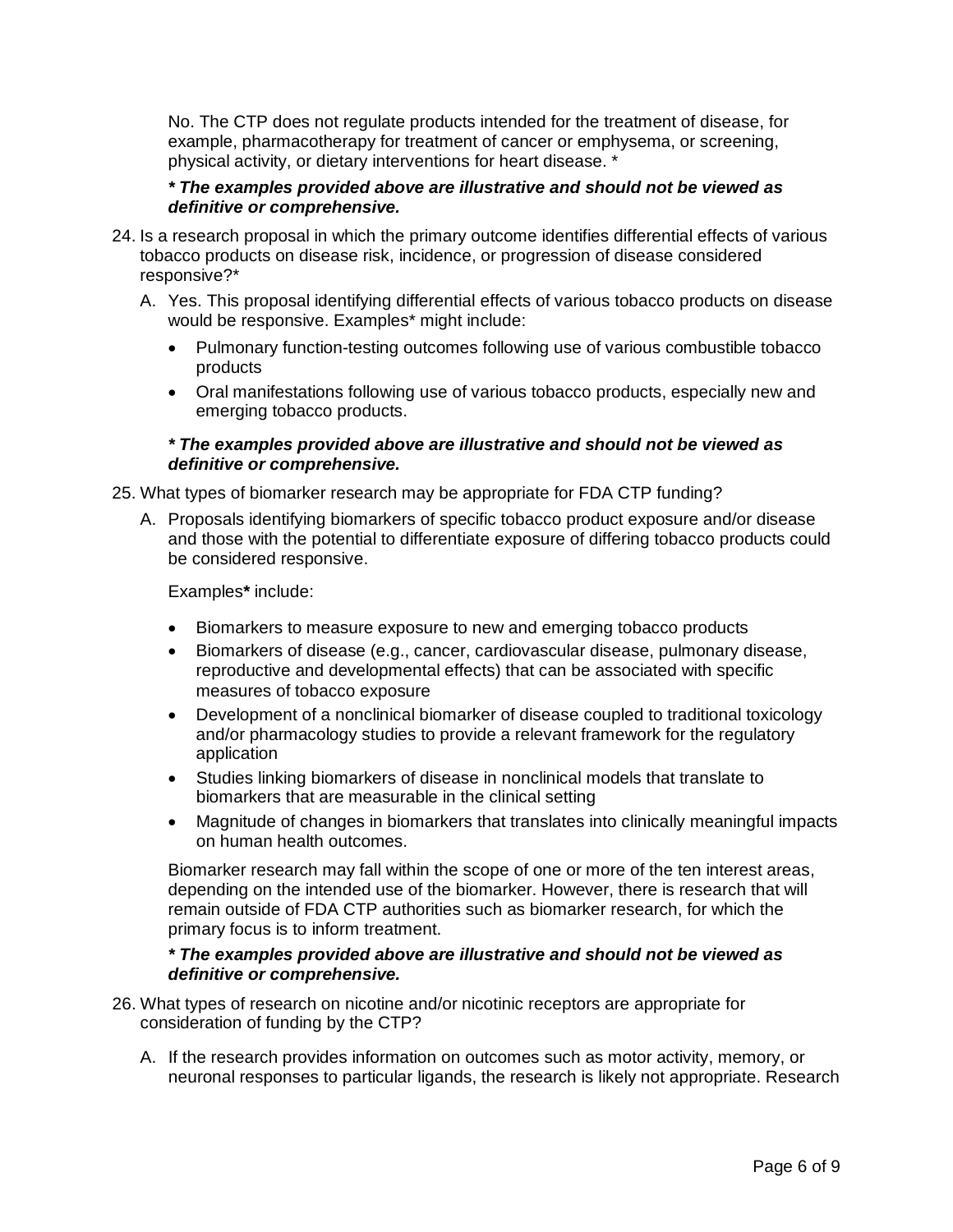to rapidly screen tobacco constituents for activity at the nicotinic receptor to determine their dependence potential would be considered responsive.**\***

### *\* The examples provided above are illustrative and should not be viewed as definitive or comprehensive.*

- 27. Are studies on the impact of state and local tobacco control policies responsive?
	- A. It depends upon the specific policies being examined, and whether they fall under the purview of the FDA CTP. Studies evaluating the impact of a tobacco tax increase are not responsive, as the CTP does not have regulatory authority regarding tax rates on tobacco products. Similarly, the CTP does not have authority over the sale of tobacco cessation medications, so, for example, a study evaluating the effectiveness for tobacco cessation of providing free nicotine replacement therapy would not be considered responsive. Studies evaluating the impact of a tobacco advertising restriction, a ban on the sale of flavored tobacco products, or restrictions on the sale of single serving products, however, may be considered responsive.**\***

### *\* The examples provided above are illustrative and should not be viewed as definitive or comprehensive.*

- 28. Are public opinion polls about tobacco regulations responsive to FDA CTP regulatory authorities?
	- A. Unlike state or local policymaking, where public support can be an important factor in the adoption and implementation of policies, public opinions cannot be used to support federal regulations.
- 29. Is the CTP interested in graphic health warning research given that the U.S. government did not seek Supreme Court review of the court decision that blocked the implementation of graphic health warnings on cigarette packages and advertising?
	- A. The FDA is committed to funding and conducting research on graphic health warnings so that it may fulfill its statutory requirement to issue a rule requiring graphic health warnings on cigarette packages and advertisements. Of particular interest would be research to provide further evidence that graphic health warnings are effective, to inform the development of new graphic health warnings, or to inform the development of methods for assessing the effectiveness of graphic health warnings. This research may be conducted using the images proposed by the FDA in June 2011, images used internationally, or new images.
- 30. Are studies on the impact of state and local tobacco control policies responsive?
	- A. It depends upon the specific policies being examined, and whether they fall under the purview of the FDA CTP. Studies evaluating the impact of a tobacco tax increase are not responsive, as the CTP does not have regulatory authority regarding tax rates on tobacco products. Similarly, the CTP does not have authority over the sale of tobacco cessation medications, so, for example, a study evaluating the effectiveness for tobacco cessation of providing free nicotine replacement therapy would not be considered responsive. Studies evaluating the impact of a tobacco advertising restriction, a ban on the sale of flavored tobacco products, or restrictions on the sale of single-serving products, however, may be considered responsive.**\***
- 31. Will more weight be assigned in the review for applications that address more than one of the ten priority areas?
	- A. No. Reviewers will be looking to see if the research question is addressed adequately and appropriately. When approaching which research questions to answer, it is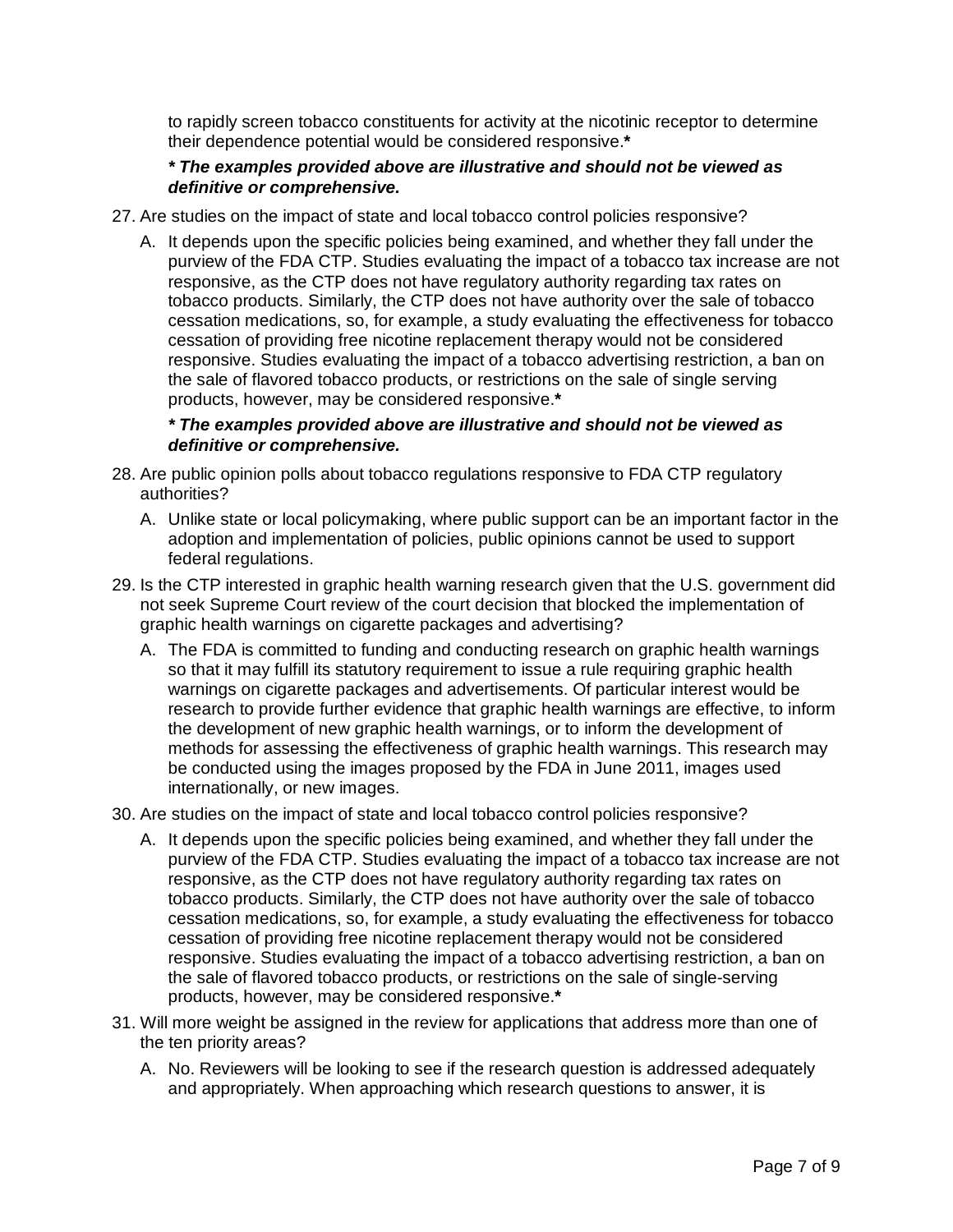recommended that investigators think about what scientific evidence the FDA would need to support a product review process or regulatory decision.

- 32. On what basis are applications selected for funding?
	- A. Applications will be selected for funding based on scientific merit, current research priorities, availability of funds and FDA CTP current research priorities.
- 33. Which NIH Institute/Center (IC) will manage my award?
	- A. It depends on the nature and scope of the research projects proposed. Applicants may request assignment to a particular Institute in their cover letter, but the NIH will make the final determination regarding Institute assignment.
- 34. Are the reporting requirements for these awards the same as other NIH grants?
	- A. No. An Interim Report will be due every six (6) months following the project start date, as well as the annual progress report and all reports at the time of grant close-out. It is critical that CTP funds be used only to support research that is responsive to the FDA's authority to regulate the manufacture, marketing, and distribution of tobacco products. Any proposed change in scope or specific aims requires pre-approval.
- 35. Are policies and procedures different for these awards?
	- A. Yes. This includes exclusion from Streamlined Noncompeting Award Procedures (SNAP) and all carryover requests requiring prior approval.
- 36. Some researchers are under limitations with respect to accepting funds from the tobacco industry. How will these FDA research awards be funded?
	- A. As mandated in the Tobacco Control Act, the FDA is authorized to collect fees from tobacco product manufacturers and importers for its activities related to the regulation of the manufacture, distribution, and marketing of tobacco products. Although the tobacco user fees are specified in statute, Congress must actually appropriate the funds before the FDA can obligate them. The tobacco industry has no control over CTP funding decisions. The FDA uses some of these funds to award research grants.
- 37. What will be the availability of confidential information obtained by the FDA, for example, product and constituent reporting?
	- A. Several laws govern the confidentiality of tobacco product information submitted to the FDA, including sections 301(j) and 906(c) of the Federal Food, Drug, and Cosmetic Act (FD&C Act), the Trade Secrets Act, and the Freedom of Information Act, as well as the FDA's implementing regulations. The FDA's general regulations concerning the public availability of FDA records are contained in 21 CFR Part 20. Regarding the reporting of constituents, the FD&C Act requires tobacco product manufacturers and importers to report quantities of harmful and potentially harmful constituents (HPHCs) in tobacco products or tobacco smoke by brand and sub-brand. The FD&C Act also directs the Agency to publish a list of HPHCs by brand and by quantity in each brand and subbrand, in a format that is understandable and not misleading to a layperson.
- 38. If a scientific study proposes to make ANY change to a commercialized tobacco product (e.g., manipulating the size of the product; putting the tobacco product in different colored packaging), then an investigational tobacco products (ITP) request is recommended by the FDA (Reference: [Draft Guidance Use of Investigational Tobacco Products\)](http://www.fda.gov/downloads/TobaccoProducts/Labeling/RulesRegulationsGuidance/UCM463953.pdf). What information is required in the ITP request?
	- A. The information needed in an ITP request may vary depending on the proposed ITP and the type of study. The FDA needs to determine whether the product is a tobacco product, whether the tobacco product is within our current jurisdiction, whether the